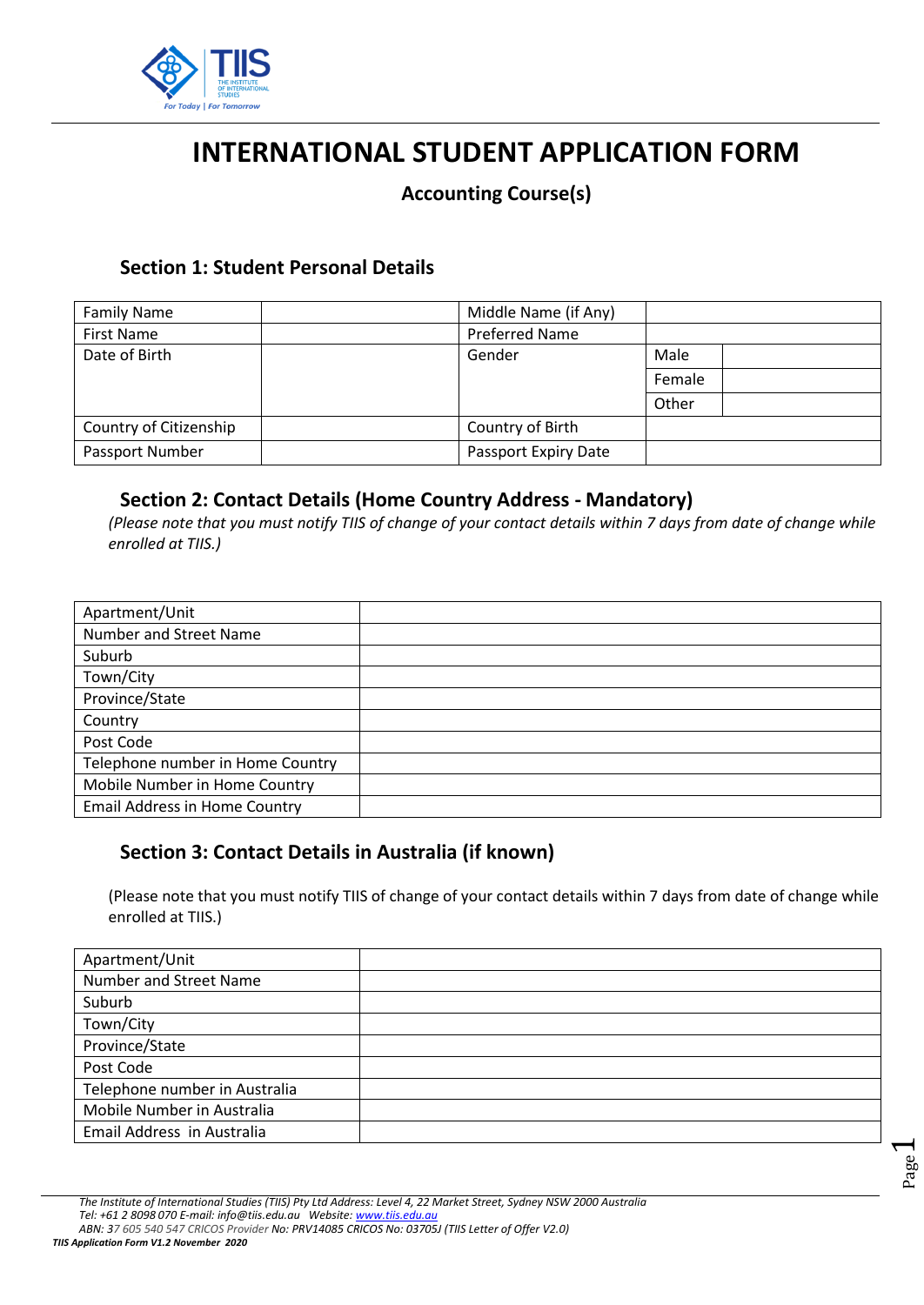

# **Section 4: Course Selection – Which Course would you like to apply for?**

Please read TIIS Student Handbook for course information.

| <b>Course</b>                | <b>Commencement Date</b>     |                              |                              |                             |                             |                             |
|------------------------------|------------------------------|------------------------------|------------------------------|-----------------------------|-----------------------------|-----------------------------|
| <b>MASTER OF</b>             | <b>Block 1 of</b>            | Block 2 of                   | Block 1 of                   | Block 2 of                  | Block 1 of                  | <b>Block 2of</b>            |
| PROFESSIONAL                 | <b>Trimester 1</b>           | <b>Trimester 1</b>           | <b>Trimester 2</b>           | <b>Trimester</b>            | <b>Trimester</b>            | <b>Trimester</b>            |
| ACCOUNTING ADVANCED          | (2021)                       | (2021)                       | (2021)                       | 2(2021)                     | 3(2021)                     | 3(2021)                     |
| (MPAA)                       |                              |                              |                              |                             |                             |                             |
| <b>MASTER OF</b>             | Block 1 of                   | Block 2 of                   | Block 1 of                   | Block 2 of                  | Block 1 of                  | <b>Block 2of</b>            |
| PROFESSIONAL                 | <b>Trimester 1</b>           | <b>Trimester 1</b><br>(2021) | <b>Trimester 2</b><br>(2021) | <b>Trimester</b>            | <b>Trimester</b><br>3(2021) | <b>Trimester</b>            |
| <b>ACCOUNTING (MPA)</b>      | (2021)                       |                              |                              | 2(2021)                     |                             | 3(2021)                     |
| <b>GRADUATE CERTICATE IN</b> | Block 1 of                   | Block 2 of                   | Block 1 of                   | Block 2 of                  | Block 1 of                  | <b>Block 2of</b>            |
| PROFESSIONAL                 | <b>Trimester 1</b>           | <b>Trimester 1</b><br>(2021) | <b>Trimester 2</b>           | <b>Trimester</b><br>2(2021) | <b>Trimester</b><br>3(2021) | <b>Trimester</b><br>3(2021) |
| ACCOUNTING (GCPA)            | (2021)                       |                              | (2021)                       |                             |                             |                             |
| <b>Non-award course</b>      | Block 1 of                   | Block 2 of                   | Block 1 of                   | <b>Block 2 of</b>           | Block 1 of                  | <b>Block 2of</b>            |
|                              | <b>Trimester 1</b><br>(2021) | <b>Trimester 1</b><br>(2021) | <b>Trimester 2</b><br>(2021) | <b>Trimester</b><br>2(2021) | <b>Trimester</b><br>3(2021) | <b>Trimester</b><br>3(2021) |
|                              |                              |                              |                              |                             |                             |                             |
|                              |                              |                              |                              |                             |                             |                             |
|                              |                              |                              |                              |                             |                             |                             |
|                              |                              |                              |                              |                             |                             |                             |

# **Section 5: Education Background**

| <b>Name of Qualification</b> | <b>Awarding Institution</b> | <b>Year of Award</b> | Language of Instruction |
|------------------------------|-----------------------------|----------------------|-------------------------|
|                              |                             |                      |                         |
|                              |                             |                      |                         |
|                              |                             |                      |                         |
|                              |                             |                      |                         |

Page  $\sim$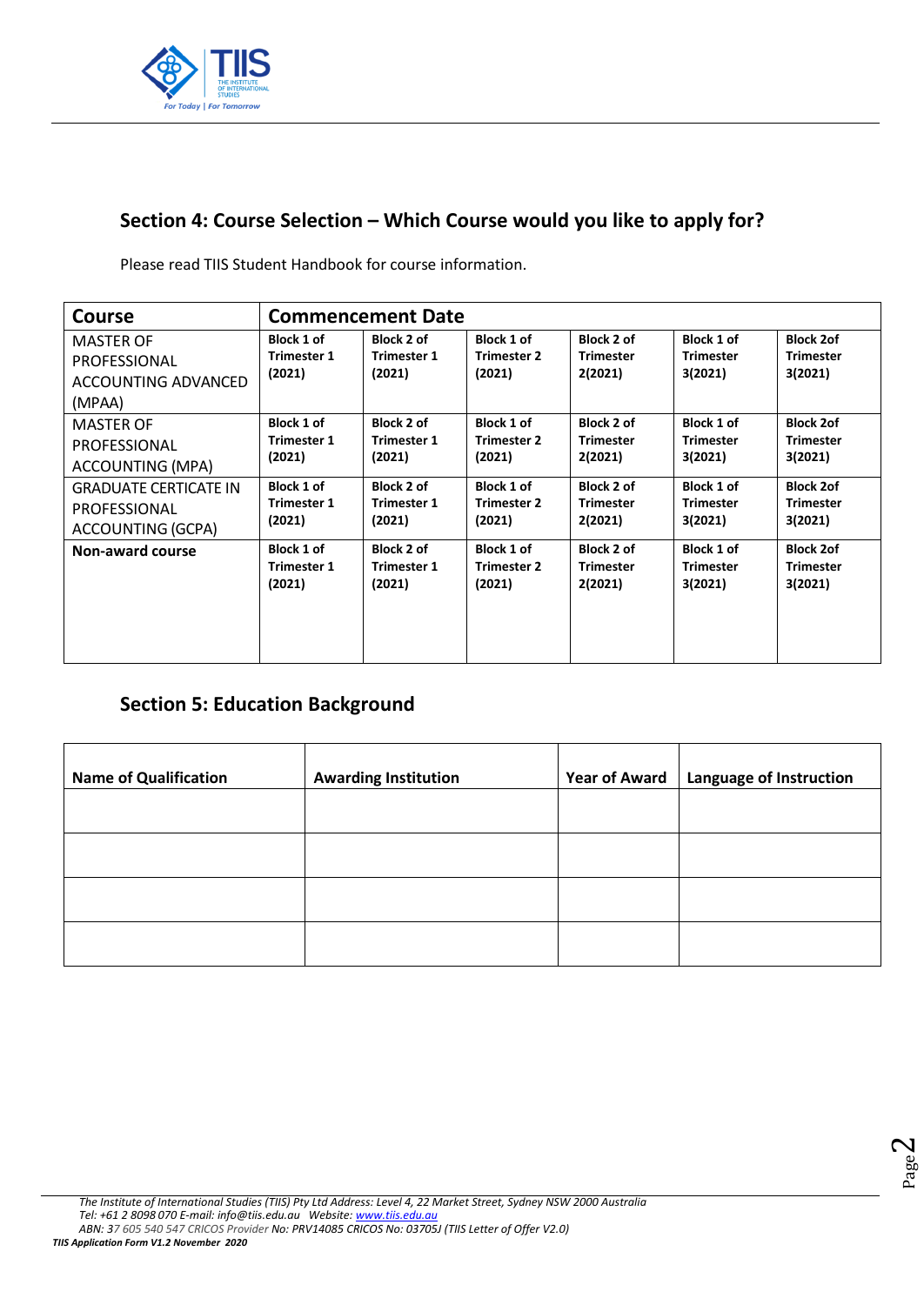

#### **Section 6: English Language Score**

Please provide evidence of the test as part of the application.

| <b>Name of the English Proficiency</b><br><b>Test</b> | <b>Score</b> | Date & Year Taken |
|-------------------------------------------------------|--------------|-------------------|
| <b>IELTS</b>                                          |              |                   |
| <b>PTE</b>                                            |              |                   |
| Other                                                 |              |                   |

#### **Section 7: APPLICATION Documents**

Please note that all International applicants will be required to appear for a screening interview in person (if the applicant is in Australia) or via video conference (if the applicant is offshore).

| <b>Documents</b>                                                                               | <b>Evidence Attached</b><br>with the application. |
|------------------------------------------------------------------------------------------------|---------------------------------------------------|
|                                                                                                |                                                   |
| <b>Passport</b>                                                                                |                                                   |
|                                                                                                |                                                   |
| Visa Copy (if applicable)                                                                      |                                                   |
|                                                                                                |                                                   |
| <b>Records of Previous Qualifications (Including Academic Transcript)</b>                      |                                                   |
|                                                                                                |                                                   |
| <b>Copies of Previous COEs</b>                                                                 |                                                   |
|                                                                                                |                                                   |
| <b>Evidence of English Proficiency Test</b>                                                    |                                                   |
| Personal Statement why future career goal is relevant to TIIS study program (If<br>applicable) |                                                   |
|                                                                                                |                                                   |
| <b>Other Document</b>                                                                          |                                                   |

#### **Section 8: How did you hear about TIIS Programs?**

Tick the most important one:

| Channels                      | <b>Details</b> |
|-------------------------------|----------------|
| TIIS Website or other website |                |
| Friends/Relatives             |                |
| Advertisements                |                |
| <b>TIIS Appointed Agent</b>   |                |
| Social Media (e.g. Facebook)  |                |
| Other                         |                |

Page  $\sim$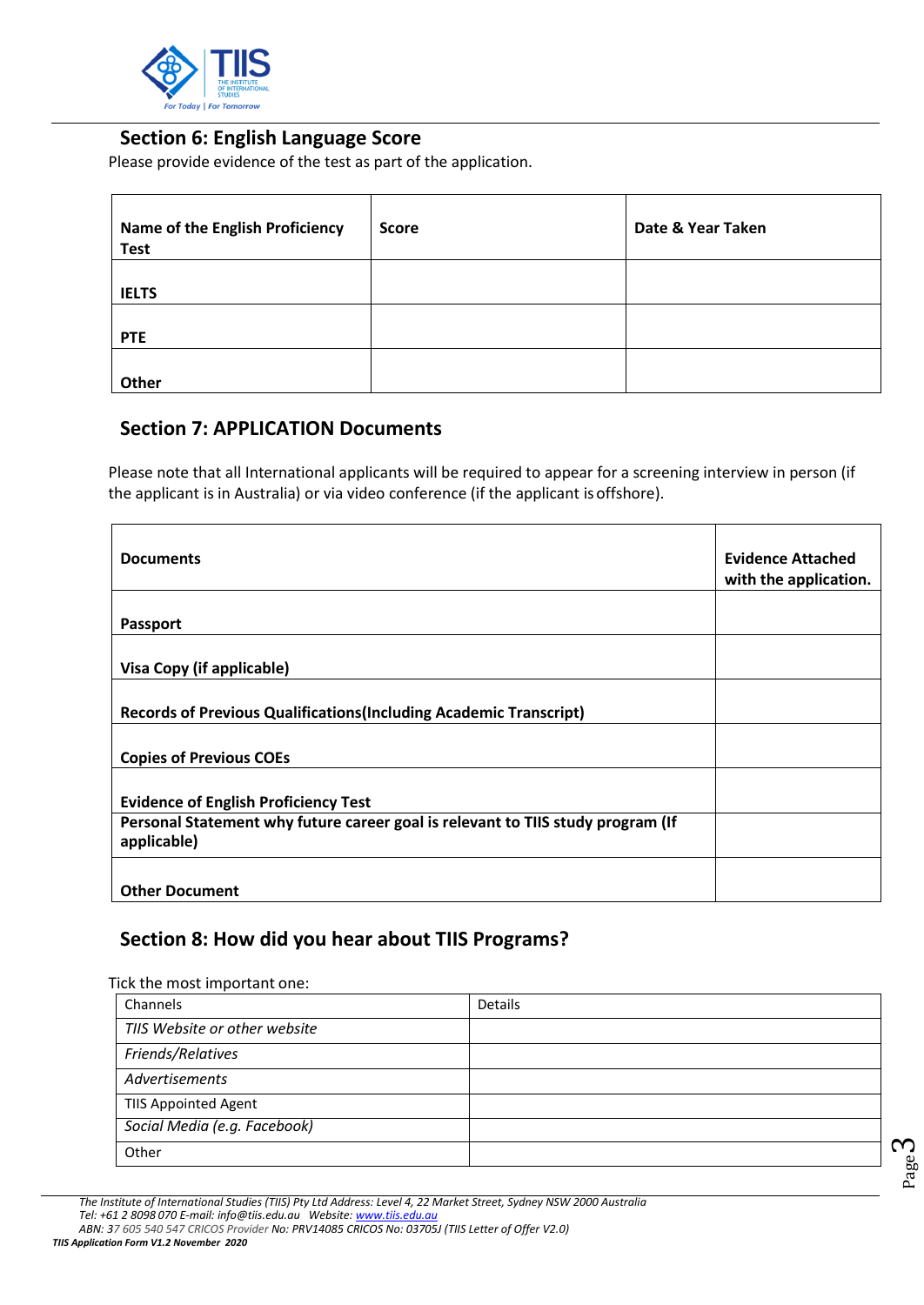

# **Section 9: Overseas Student Health Cover (OSHC)**

Would you like TIIS to organize OSHC for you? Health cover is not optional (NB: to enter Australia as a student you must have proof of health cover by an Australian provider for yourself and all family members traveling with you).

| <b>Overseas Student Health Cover</b> | 6 months | 12 months |
|--------------------------------------|----------|-----------|
| Single                               |          |           |
| Family                               |          |           |

#### **Section 10: Notice to Applicant**

- 1. This application will not be processed unless all information and supporting documents are provided.
- 2. PLEASE PRINT CLEARLY It is recommended that you submit your application at least 12 weeks before your intended Trimester start date. Late applications may be considered for the next available intake.
- 3. If in doubt, please check all program and enrolment details at [www.tiis.edu.au](http://www.tiis.edu.au/)
- 4. Please Note: The application form is a contract between the applicant and agent with TIIS. Incorrect information provided on the application may lead to a cancellation of this application, contract and/or legal action, as applicable to the applicant and/or agent. The applicant cannot reapply to TIIS.
- 5. If you have any other information relevant to your educational qualifications which you would like considered, please note below.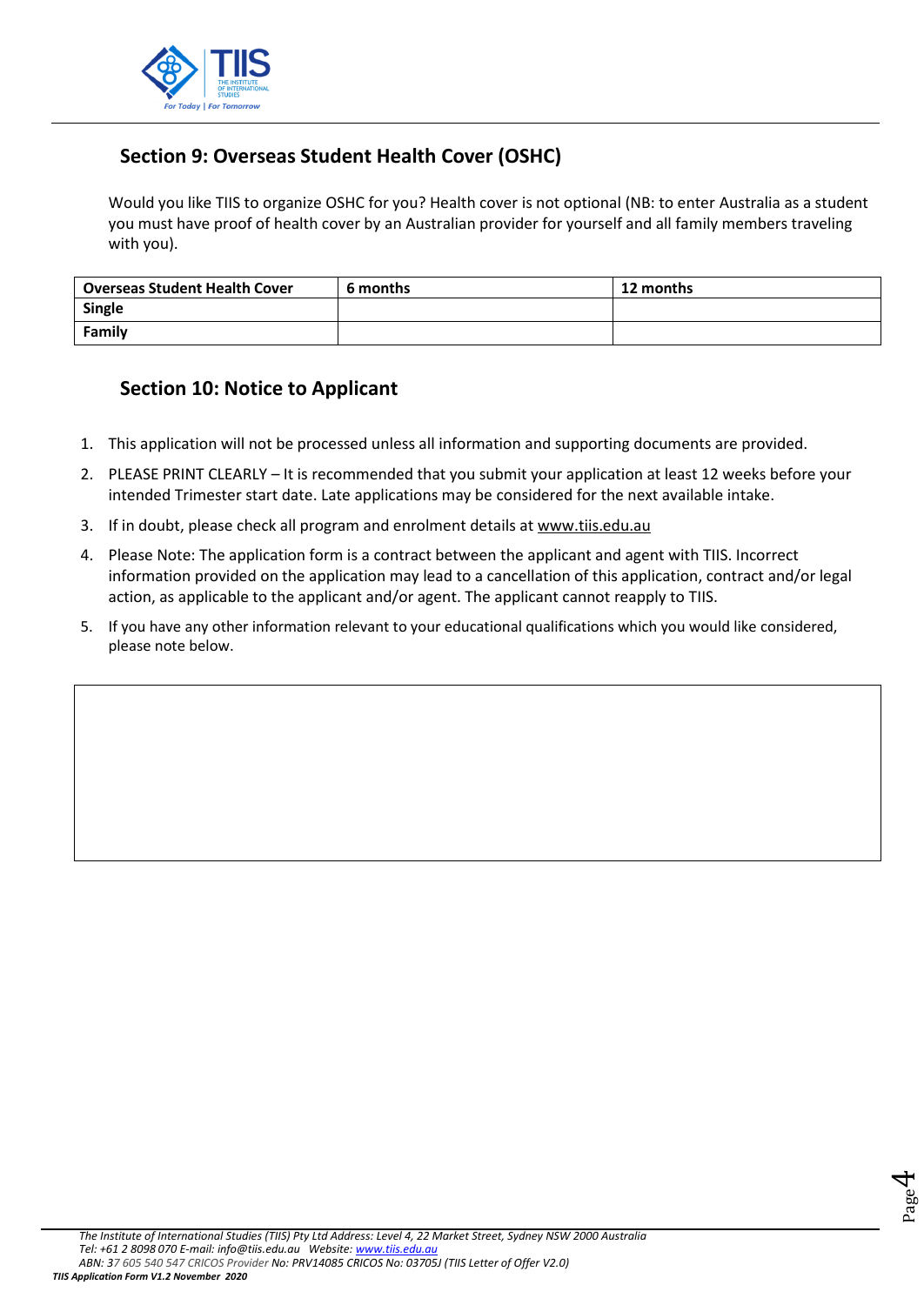

# **Section 11: Applicant's Declaration**

I declare that:

- The information supplied in this application is true and correct. I authorise, if necessary, *TIIS* to seek enrolment and academic status information from any institution cited in this application.
- I have enough funds to meet all my financial commitments including: All tuition fees and associated academic costs; Required Overseas Student Health Cover; and All living costs including those of any and all accompanying dependents.

I am aware that:

- The *Department of Home Affairs (DHA)* will undertake their own determination of my suitability as part of their visa processes.
- Any information supplied in this application may be provided to the DHA, the Tertiary Education Quality Standards Authority (TEQSA) and the Department of Education.

I understand that:

- I am responsible for the truthfulness of the information that I or my agent provide on this form and that false information may lead to a cancellation of this application, the contract and/or legalaction.
- I am responsible for full academic participation throughout the Trimester in order to successfully complete my program of study at TIIS.
- If accepted into a TIIS course of studies, I will be obligated to provide TIIS with full and timely notice if I travel out of Sydney, Australia during the 13 study weeks per trimester during my period of study atTIIS.
- Failure to comply with the above three requirements will put my success in the TIIS program at risk and may cause my study visa to be cancelled.

| Name of Applicant | Signature of Applicant      |  |
|-------------------|-----------------------------|--|
| Date of Signature |                             |  |
| Name of Witness   | <b>Signature of Witness</b> |  |
| Date of Signature |                             |  |